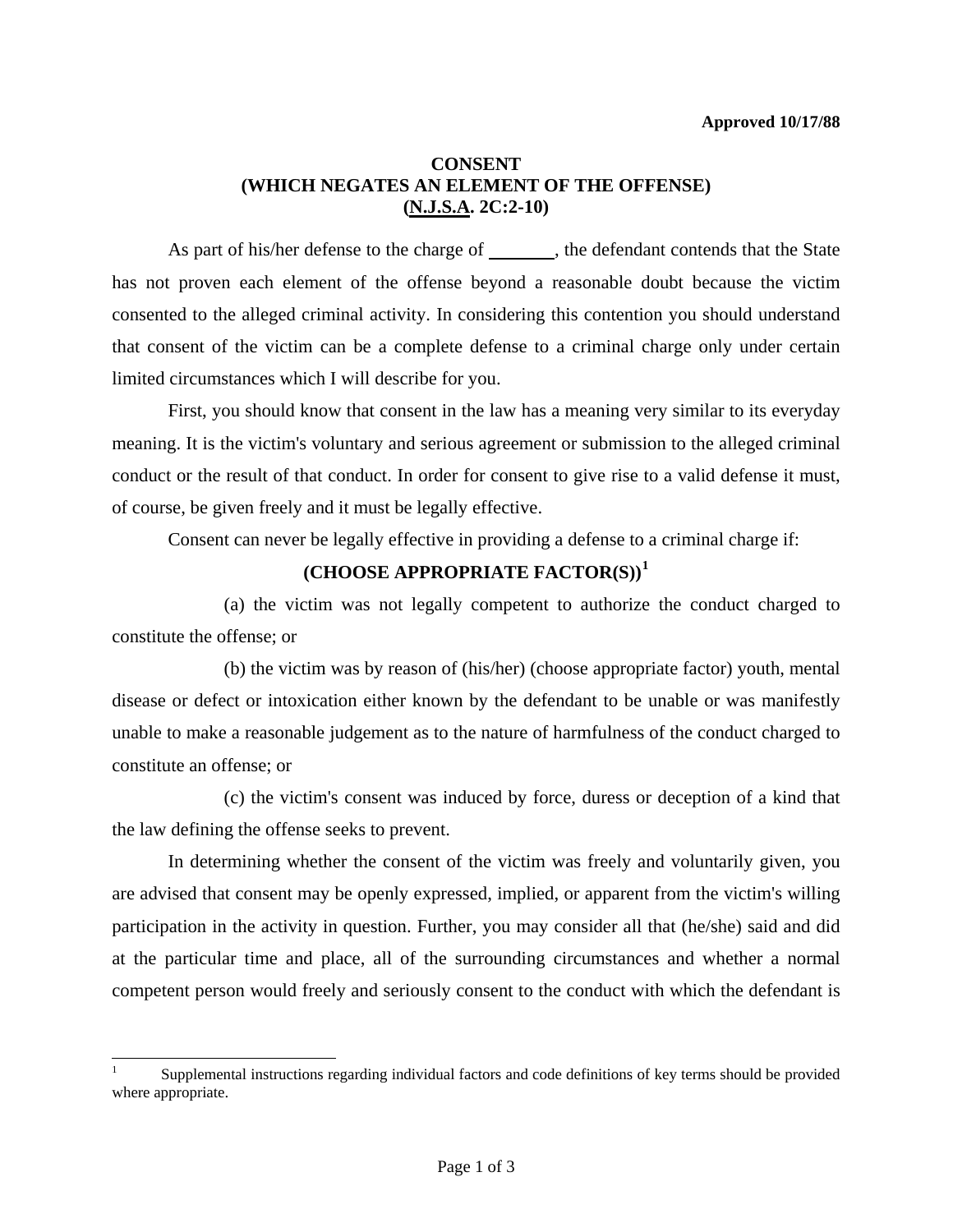#### **CONSENT (N.J.S.A. 2C:2-10)**

charged. $^{2}$  $^{2}$  $^{2}$ 

 In this case, as I have already explained to you the State must prove the following elements beyond a reasonable doubt:

## **LIST ELEMENTS OF OFFENSE**

Thus, in considering whether the State has met its burden of proof, you must determine whether the consent of the victim has negated or made it impossible for the State to prove any one of these elements. For example:

 (Here discuss factual context of case, i.e., consent of victim in forgery case negates "without authorization" element.)

# **(IN CASES INVOLVING BODILY HARM INCLUDE THE FOLLOWING)**

 Because this case involves conduct which caused (or threatened to cause) bodily harm as I have previously defined that term for you, there is an additional requirement that must be satisfied before consent can be legally effective and give rise to a valid defense.

## **(CHOOSE APPROPRIATE FACTOR)**

 (1) The bodily harm consented to (or threatened by the conduct consented to) is not serious; or

 (2) The conduct and the harm are reasonable foreseeable hazards of joint participation in a concerted activity of a kind not forbidden by law; or

 (3) The consent establishes justification for the conduct under Chapter 3 of the code.[3](#page-1-1)

 As you consider these questions and the extent to which consent of the victim may have negated or nullified any of the elements of the offense, you are reminded that the burden remains on the State to prove each element of the offense beyond a reasonable doubt. Therefore, in this case it is also the State's burden to prove beyond a reasonable doubt that the victim did not give legally effective consent as I have defined that term which negated any elements of the offense.

 In conclusion then, if you find that the legally effective consent of the victim has prevented the State from proving each element of the offense beyond a reasonable doubt, then

<span id="page-1-1"></span><span id="page-1-0"></span> $\mathfrak{D}$ 

 $\frac{2}{3}$  State v. Brown 143 N.J. Super. 571, 577 (Law Div. 1976), aff'd 154 N.J. Super. 511 (App. Div. 1977).

Supplemental instructions regarding justification should be furnished where appropriate.